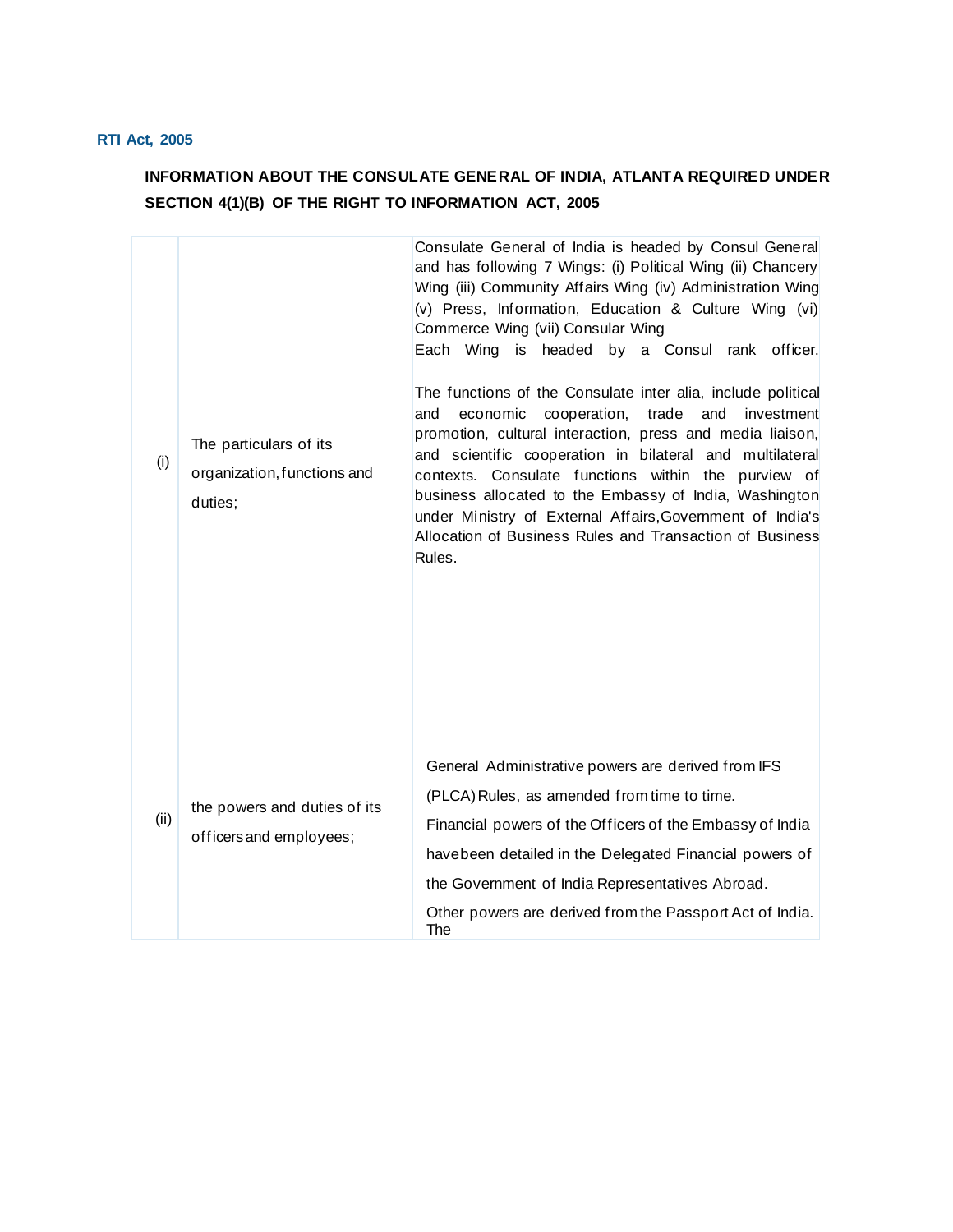|       |                                                                                                                                                                   | Officers of the Embassy function under the guidance and<br>supervision of the Ambassador.                                                                                                                                                           |
|-------|-------------------------------------------------------------------------------------------------------------------------------------------------------------------|-----------------------------------------------------------------------------------------------------------------------------------------------------------------------------------------------------------------------------------------------------|
| (iii) | the procedure followed in the<br>decision making process,<br>including channels of<br>supervision and accountability;                                             | Decisions are taken as per extant rules and guidelines,<br>where applicable and under the instruction and<br>supervision of the Ambassador                                                                                                          |
| (iv)  | the norms set by it for<br>thedischarge of its<br>functions;                                                                                                      | Norms are set under the instruction and supervision of<br>the Ambassador.                                                                                                                                                                           |
| (v)   | the rules, regulations,<br>instructions, manuals and<br>records, held by it or under its<br>control or used by its<br>employees for discharging its<br>functions; | IFS PLCA rules and annexures<br>Delegated Financial Powers of Government of India<br>Representatives abroad Rules<br>Passport Act<br>Manuals of Office Procedures<br>Other Central Government Rules and manuals published<br>by Central Government. |
| (vi)  | a statement of the categories<br>of documents that are held<br>by it or under its control;                                                                        | Classified documents/files relating to India relations with<br><b>USA</b><br>Unclassified documents/files including joint statements,<br>declarations, agreements and MoUs.<br>Passport and consular services application forms                     |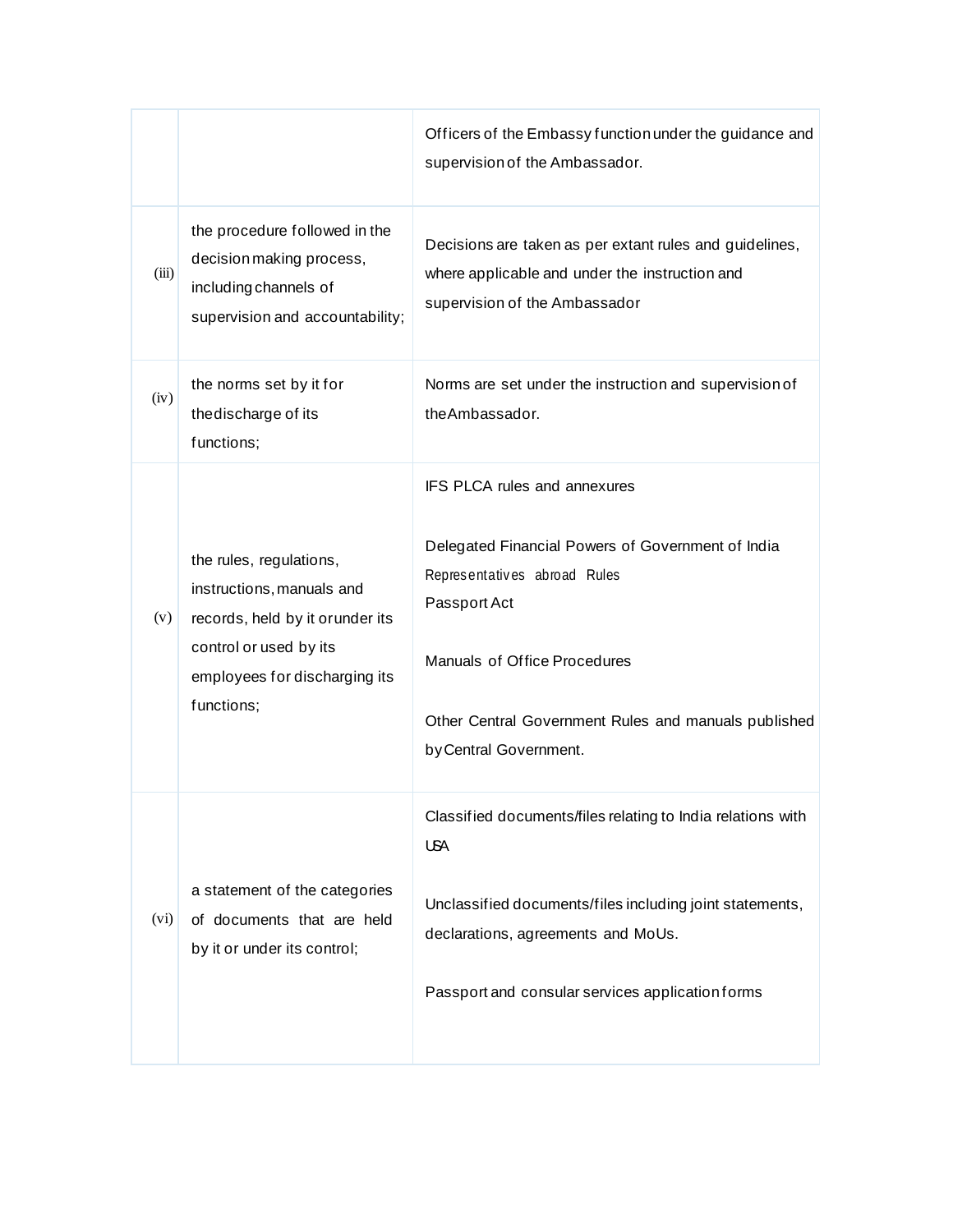| (vii)             | the particulars of any<br>arrangement that exists for<br>consultation with, or<br>representation by, the members<br>of the public in relation to the<br>formulation of its policy or<br>implementation thereof;                                                                                                                                                    | Consulate General of India functions within the norms of<br>India's foreign policy formulated by the Ministry of<br>External Affairs. Policy is implemented by the Consulate<br>under the guidance and supervision of the Ambassador. |
|-------------------|--------------------------------------------------------------------------------------------------------------------------------------------------------------------------------------------------------------------------------------------------------------------------------------------------------------------------------------------------------------------|---------------------------------------------------------------------------------------------------------------------------------------------------------------------------------------------------------------------------------------|
| (viii)            | a statement of the boards,<br>councils, committees and other<br>bodies consisting of two or<br>more persons constituted as its<br>part or for the purpose of its<br>advice, and as to whether<br>meetings of those boards,<br>councils, committees and other<br>bodies are open to the public,<br>or the minutes of such<br>meetings are accessible for<br>public; | Consulate interacts regularly with representatives of<br>think tanks, academic community and others.                                                                                                                                  |
| (ix)              | a directory of its officers<br>and employees;                                                                                                                                                                                                                                                                                                                      | List of Officers is given at Annexure-I                                                                                                                                                                                               |
| (x)               | the monthly remuneration<br>received by each of its officers<br>and employees, including the<br>system of compensation as<br>provided in its regulations;                                                                                                                                                                                                          | A statement of monthly remuneration is at Annexure-II                                                                                                                                                                                 |
| (x <sub>i</sub> ) | the budget allocated to each of<br>its agency, indicating the<br>particulars of all plans,<br>proposed expenditures and<br>reports on disbursements<br>made;                                                                                                                                                                                                       | The Budget figures for the current financial year (2022-<br>23) are given in the statement at Annexure-III                                                                                                                            |